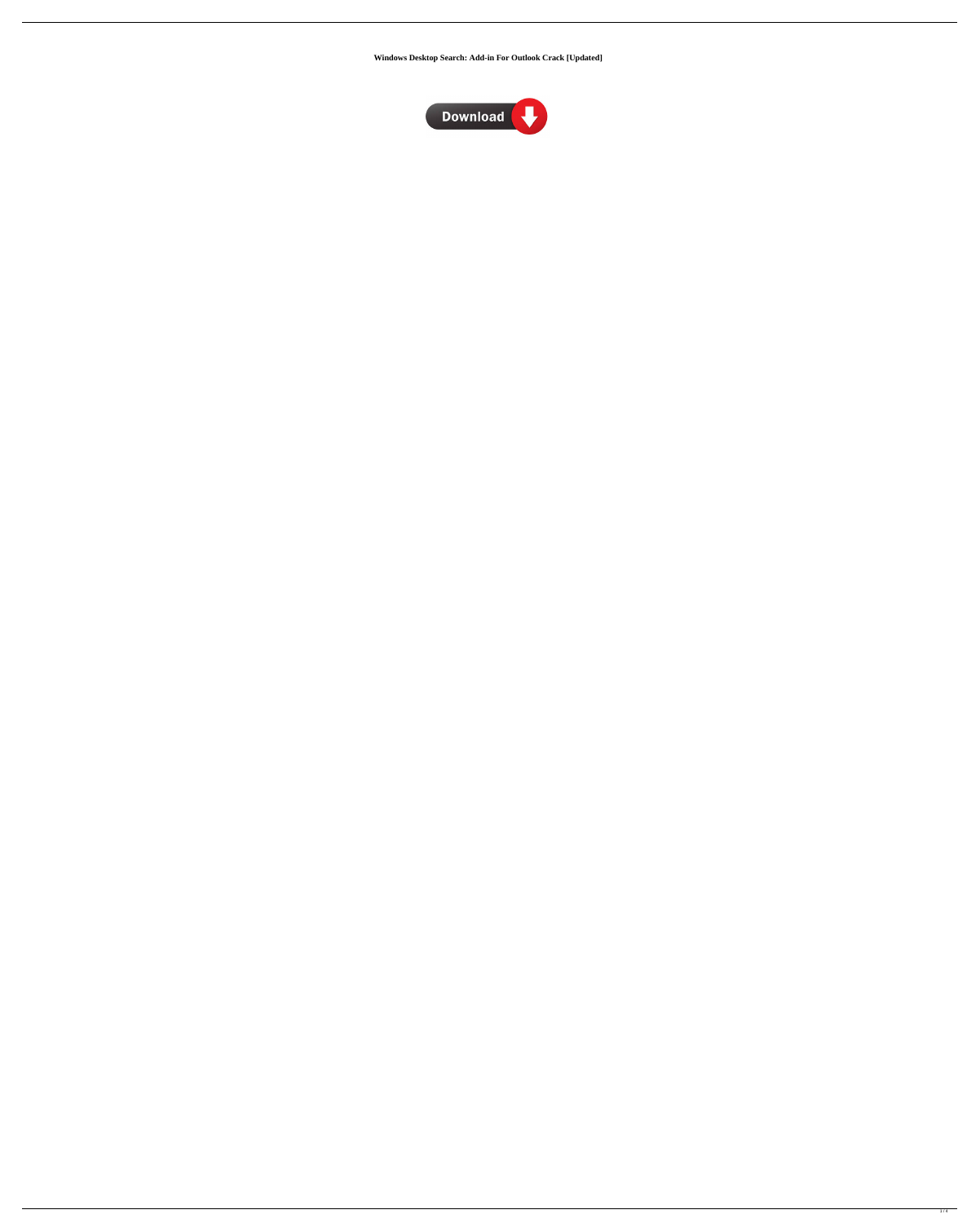By downloading this iFilter, Outlook.MSG files will be indexed by Windows Desktop Search when your PC is idle, or when you select to 'Index Now'. Once the index is updated you can immediately search your.MSG files. Requirements: ? Requires any of these: Windows Desktop Search 02.06.5000.XXXX, Windows Desktop Search 02.06.6000.xxxx, Windows Desktop Search 03.00.0000.XXXX or Windows Search 04.00.6001.xxxxx and Microsoft Outlook 2000, Microsoft Outlook 2002, or Microsoft Outlook 2003 Features: ? Index all MSG files:.MSG files within user's Inbox, Sent Items, Deleted Items and the Exchange MAPI mail stores are indexed ? Search the contents of all MSG files, including the message bodies, subject lines, recipient addresses, and any content stored in attachments ? Include attachments within index: Attachments with content will be indexed within the search ? Detect conversations: Searches will return a Conversation ID where this search is performed on a conversation where the client is the CC or Primary recipient and not the Sent To and/or Received To recipients ? Index & search attachments: Attachments with content will be indexed and searched ? Index & search for new items only: Items added after the previous search (within a one week period) are not indexed and will not be included in the search ? Customizable search settings: The user has the option to select the element types they wish to search on; Text, Number, Date, Calendar and Boolean operations ? The option to search on multiple elements at once ? The option to restrict searches to Sent Items ? The option to restrict searches to Received Items ? The option to restrict searches to Deleted Items Additional information: ? When this iFilter is downloaded, Windows Desktop Search will be initialized and will index the MSG files and associate them with the specified element types. During idle or on-demand indexing, Windows Desktop Search will monitor for new MSG files. When an MSG file is encountered, it will be added to the index, as will all elements of the MSG. Once the index is complete, the user may now search the MSG files. ? The user may retrieve the index and search the MSG files by selecting the 'Index Now' button on the Windows Desktop Search Setup dialog

When creating a macro, you can specify a parameter for the URL to the item which you wish to access. Example: ( URL to file ) ( Notes of an item ) ( Page to page ) ( Index ) ( Order by ) ( Ascending/Descending ) ( Notes of a folder ) Example: WinExpand Macro - All -> ((\*)URL to file \*) WinExpand Macro - All with Text  $\rightarrow$  ((\*)URL to file \*) ((\*)Note of an item \*) ((\*)Page to page \*) ((\*)Index \*) ((\*)Order by \*) ((\*)Ascending/Descending \*) ((\*)Note of a folder \*) Can

be used with the following parameters: ? URL to file  $\rightarrow$  (\*)URL to file \*) (\*)Note of an item \*) -> (\*)Note of an item \*) (\*)Page to page \*) -> (\*)Page to page \*) ((\*)Index \*) -> ((\*)Index \*) ((\*)Order by \*) -> ((\*)Order by \*) ((\*)Ascending/Descending \*) ((\*)Note of a folder \*) ? URL to file -> ((\*)URL to file \*) ((\*)Note of an item \*) -> ((\*)Note of an item \*) ((\*)Page to page \*) -> ((\*)Page to page \*) ((\*)Index \*) -> ((\*)Index \*) ((\*)Order by \*) -> ((\*)Order by \*)  $((*)$ Ascending/Descending \*)  $((*)$ Note of a folder \*) ? URL to file ->  $((*)$ URL to file \*)  $((*)$ Note of an item \*) ->  $((*)$ Note of an item \*)  $((*)$ Page to page \*) ->  $((*)$ Page to page \*)  $((*)$ Index \*) ->  $((*)$ Index \*)  $((*)$ Order by \*) ->  $((*)$ Order by \*)  $((*)$ Ascending/Descending \*)  $((*)$ Note of a folder \*) ? URL to file ->  $((*)\text{URL to file }*)(*)$ Note of an item  $*)$  ->  $(*)$ Note of an item  $*)$   $(*)$ Page to page  $*)$  ->  $(*)$ Page to page  $*)$   $(*)$ Index  $*)$  ->  $(*)$ Index  $*)$   $(*)$ Order by  $*)$  ->  $((*)$ Order by \*)  $((*)$ Ascending/Descending \*)  $((*)$ Note of a 1d6a3396d6

**Windows Desktop Search: Add-in For Outlook With Key [March-2022]**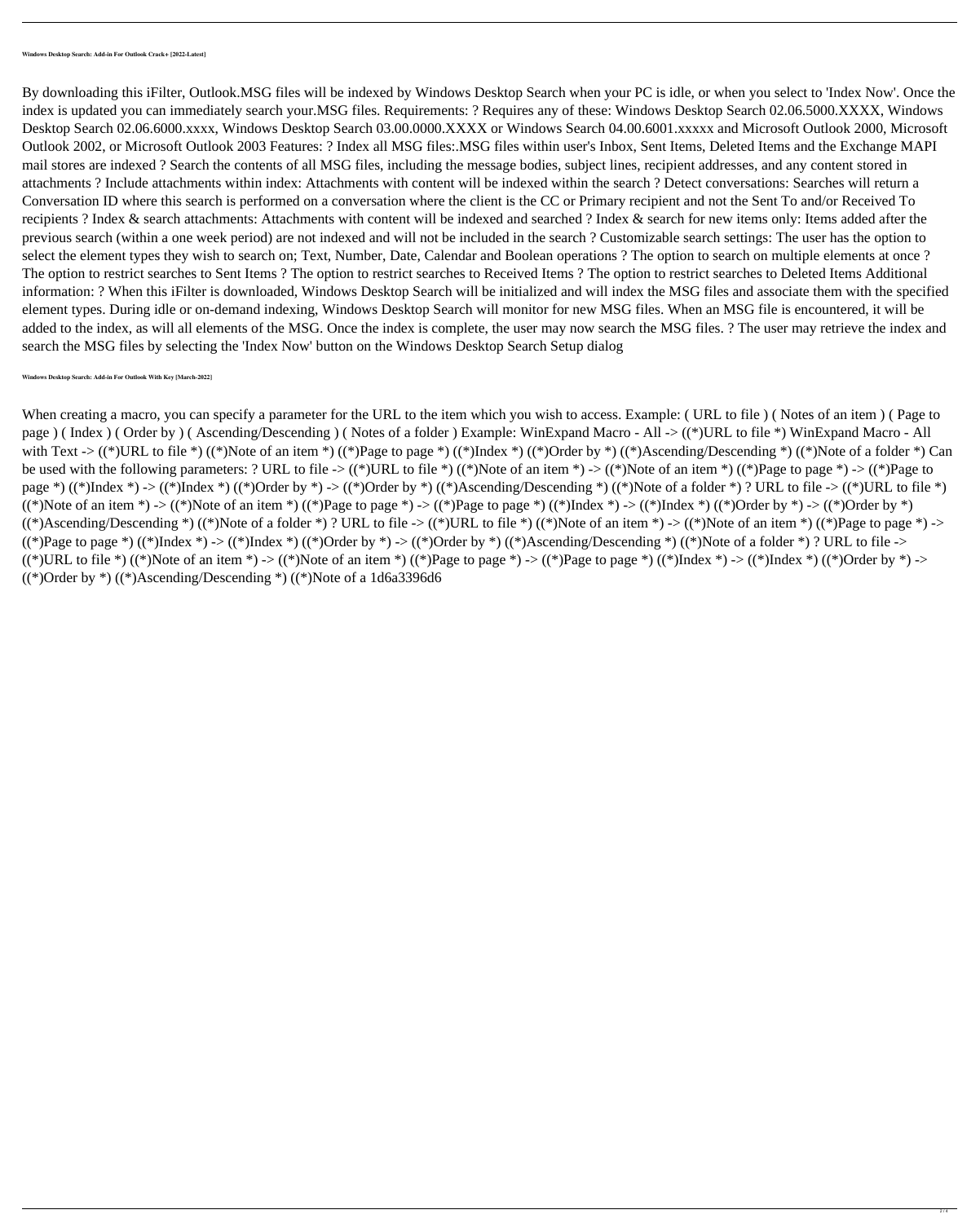Please refer to the User's Guide included with your product. Full documentation is also available at ››››› Download from link (0) Download 1: Download 2: Download 3: Download 4: Download 5: Download 6: Download 7: Download 8: Download 9: Download 10: Download 11: Download 12: Download 13: Download 14: Download

**What's New In?**

Create.MSG files with custom fields. Create.MSG files with searchable custom fields. Index your.MSG files with custom fields and automatically create.MSG files with custom fields. Index your.MSG files with searchable custom fields and automatically create.MSG files with searchable custom fields. When you search, Windows Desktop Search will display all matches from the files that include any of the search terms, including any custom fields you have created. This is very cool when trying to look for a particular contact's name from an existing.MSG file and has other applications such as zooming into a contact to see all related information that you might need to know. Dolphin Browser 64-bit: Dolphin Browser is a brand name of a group of software products for Internet Explorer for Windows, produced by Stardock. They are free to download, to use and to distribute and have been released as freeware since 2003. Dolphin Browser versions before 2.0.4 are not supported by WebUpd8. Features: + Full Web Developer Tools with New jQuery and Prototype Libraries + Full Mozilla Firefox Developer Tools + Full Web Developer Tools with New jQuery and Prototype Libraries + Full Web Developer Tools with New jQuery and Prototype Libraries + Full Web Developer Tools with New jQuery and Prototype Libraries + Full Web Developer Tools with New jQuery and Prototype Libraries + Full Web Developer Tools with New jQuery and Prototype Libraries + Full Web Developer Tools with New jQuery and Prototype Libraries + Full Web Developer Tools with New jQuery and Prototype Libraries - News, Videos, and Photos in One Place - Browse the Web in 10 Languages - Watch Live TV Shows with commercial skipping - Watch Movies in HD and SD - Listen to Music in HD and SD - Download Music and Movies for Offline listening - Enjoy thousands of Free Movies, Music, TV Shows and Games - Use English, French, German, Italian, Japanese, Korean, Portuguese, Spanish, Chinese, and more Downloads: WebM Converter WebM Converter is an application that allows you to convert videos in HTML5 WebM format (You can convert any video in any format, but WebM is the only format supported by WebM Converter right now). Features: - Choose from the built-in presets or you can manually set the conversion parameters - Supports the drag and drop of files into the conversion window - Supports converting to the Windows Media Video format (.wmv), QuickTime format (.mov) and MP4 format (.mp4) - Supports converting up to 25 files at once - Allows you to save the converted files to an external drive - Supports both batch and single conversion - Allows you to choose which file to convert - Allows you to choose the file container (you can also choose the default file format